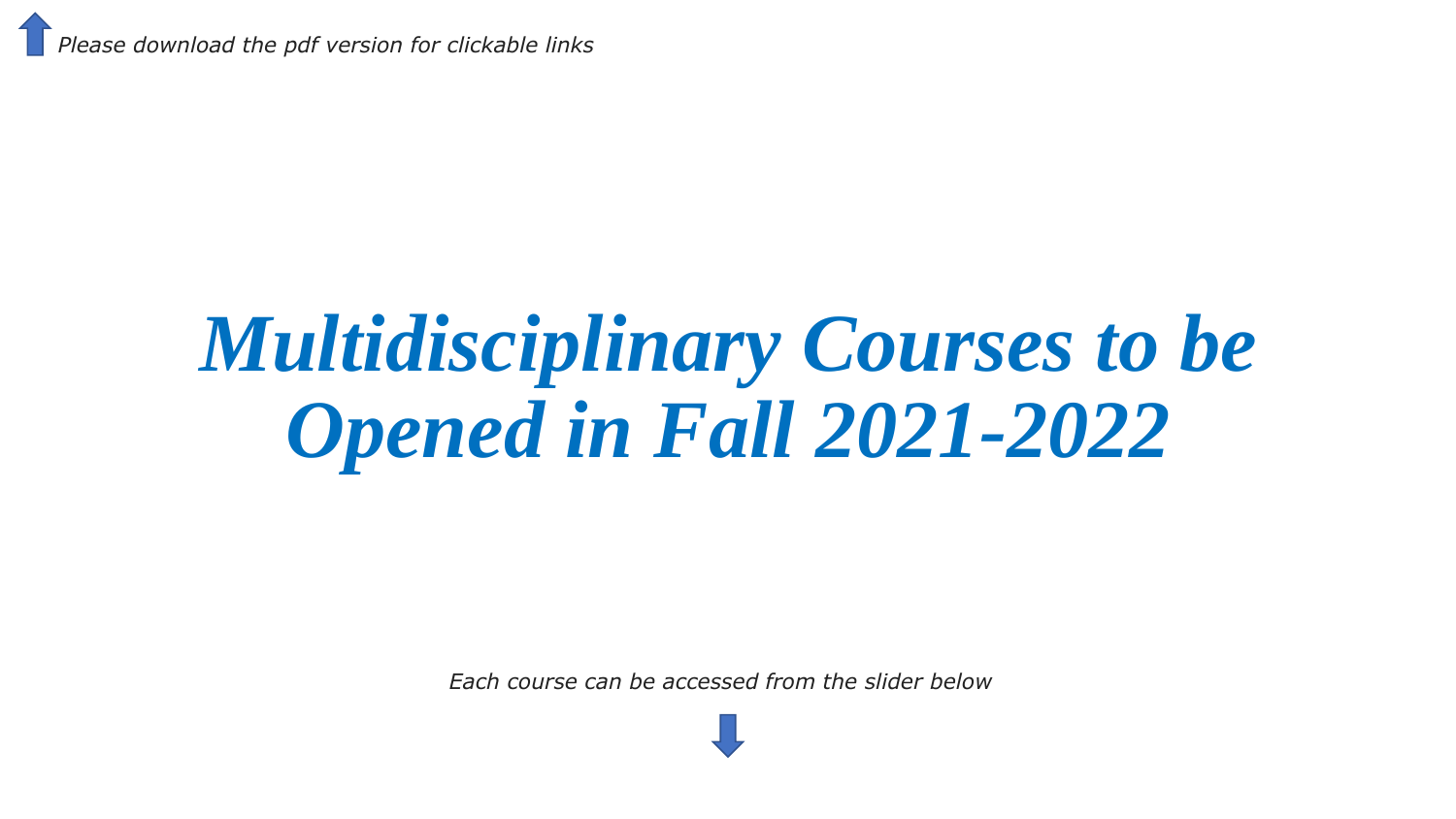# *IE322 Industrial Engineering Practices in Energy Sector About the Course*

IE 322 Industrial Engineering Practices in Energy Sector is a multidisciplinary project-based course to be taught by an energy industry professional instructor in Fall 2021-2022 Semester. Main activities of the course will be focused on to understand and analyze the management, planning, economical evaluation and decision making of energy investments, considering current and future energy supply, demand, amount of sources and sustainability. Full proposal will be performed in multidisciplinary teams. Physical implementation of the project will not be required. The project topics will be based on the theme of "Evaluation of primary and renewable energy sources based power plants". Topics within the theme can be suggested by the teams or chosen among the instructor. There will be a midterm exam, grading will be carried out both midterm and proposals on individual and team basis. The course will be fully online, attendance will be required online to both lectures and practical sessions.

### *Course Highlights*



- Presenting key indicators that are used to describe the energy system and its social and environmental impact
- Improving energy efficiency and promoting sustainable energy systems
- Learning policies to manage energy resources constrained by finite natural resources and global climate change
- $\triangleright$  Analyzing alternative and renewable energy sources in energy production and utilization
- Helping the students learn the advantages and drawbacks of different energy resources
- ➢ Improving project management capabilities on energy management issues
- ➢ Learning coordination of different disciplines in power plant projects
- ➢ Working with interdisciplinary practices in the energy sector
- ➢ Learning the responsibilities of engineering disciplines in a power plant
- ➢ Making decision and evaluation of different type of energy investments
- ➢ Developing a long-term energy strategy with a multidisciplinary synergy
- ➢ Planning on an engineering perspective
- ➢ Improving analytic skills for the assessments



- $\triangleright$  Energy resource capacity in Turkey and World
- $\triangleright$  Impact of energy in the past, present and future World
- $\triangleright$  Social and environmental impacts of different energy sources
- $\triangleright$  Impacts of fossil fuels and greenhouse effect
- $\triangleright$  Investigation of renewable and sustainable energy options
- $\triangleright$  Application of engineering principles underlying the supply, demand, amount and sustainability of alternative energy sources
- $\triangleright$  Assessment of sustainable building technologies
- $\triangleright$  Green energy solutions and carbon trade
- ➢ Types of primary power plants and technologies (fossil, nuclear and renewable energy resources)
- $\triangleright$  Methods and tools of economical evaluation of power plants
- $\triangleright$  Decision making on different type of power plant investments
- $\triangleright$  Future energy needs, energy storage methods and alternatives



### *Course Instructor:*

And the same of the same of the same

Hasan Burak Basar (hbbasar@vatecco.com)

For more information, self-enroll to the course Moodle page, examine it, and join the lecture.

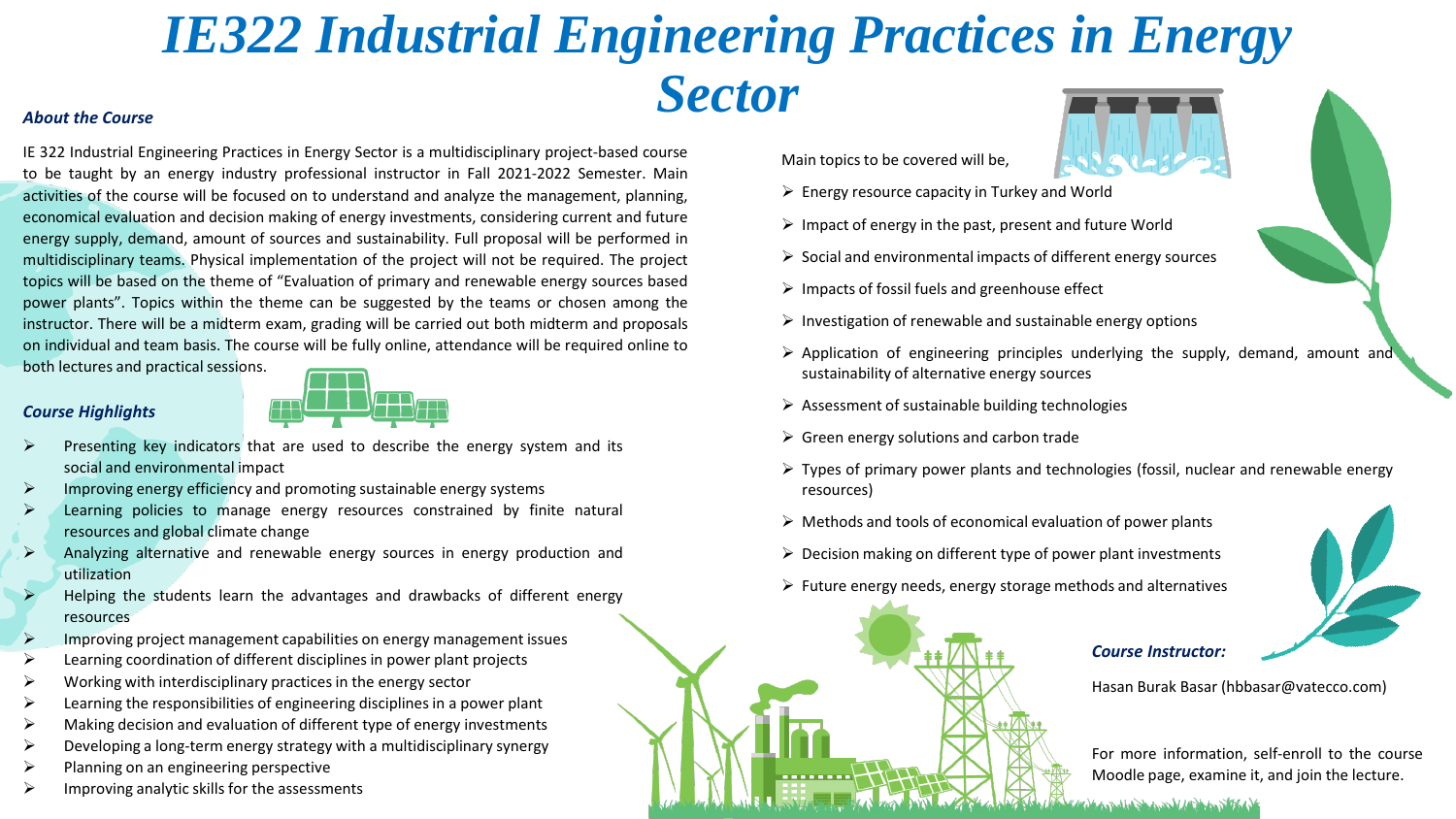# *IE443 Occupational Health and Safety*

## *About the Course*

IE 443 Occupational Health and Safety course is a multidisciplinary done by single instructor for multidisciplinary students including project based work.

This course provides information about Occupational Health and Safety Legislations, basic principles of occupational health and safety, educate individuals who will generate analytical solutions and perform these solutions at site to protect employees' health and working conditions and provide advices on this issue.

Content of the course is giving information about occupational health and safety, to introduce principles and legislations, to explain occupational health and safety requirements to be applied in the workplace, to provide information about occupational accidents, risk assessment and occupational audits, to provide a proactive approach to occupational health and safety.

Grading of course will be based on a midterm and a project work done by multidisciplinary students instead of a second midterm and final exam.

Main topics to be covered will be

- ➢ Basic Principles of Occupational Health and Safety,
- ➢ Occupational Health and Safety Legislation, Risk Factors (Physical, Chemical, Biological, Ergonomic, Electrical, Psychosocial),
- ➢ Ergonomics,
- ➢ Work accident and occupational disease management,
- ➢ Health and Safety Education Management,
- ➢ Risk Assessment Management, Emergency Management,
- ➢ Accident Investigation, Inspection and Safety System,
- ➢ Occupational Health and Safety Audit Management,
- ➢ ISO 45001 Management System

# *Course Highlights*

- $\triangleright$  The ability of multidisciplinary students to work in collaboration on occupational health and safety,
- ➢ Learning about occupational health and safety legislation,
- $\triangleright$  To get general information about occupational health and safety,
- $\triangleright$  Improve project management skills with a multidisciplinary synergy.

# *Course Instructor*

Ahmet Can Çalık (ahmet.calik@atilim.edu.tr)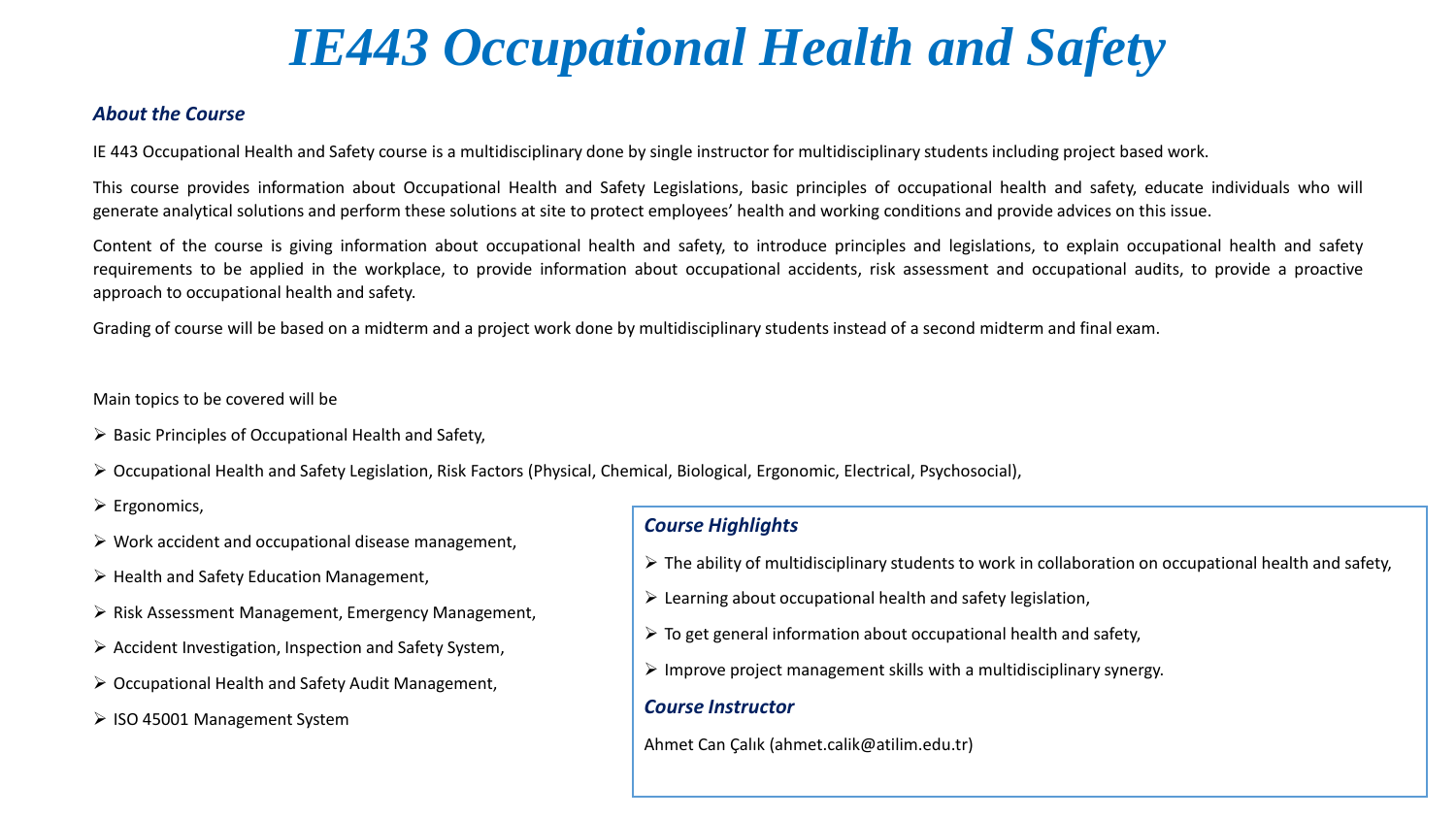# *EE449 Pattern Classification and Sensor Applications for Engineers*

This course will be about:

- $\triangleright$  Pattern classification (recognition), which is one of the sub-divisions of Machine Learning and Artificial Intelligence.
- $\triangleright$  Sensors, which are the essential part of many circuits and systems.

# *Course Highlights*

- $\triangleright$  Know about sensors.
- $\triangleright$  Know about sensor types and operating principles
- $\triangleright$  Build a circuit using Arduino cards.
- $\triangleright$  Learn about pattern recognition approaches.
- $\triangleright$  Design a classifier system.
- $\triangleright$  Analyze the performance of classifiers.
- $\triangleright$  Design and implement a multi-disciplinary project including sensors.
- ➢ Learn to use **MATLAB Classification Learner** application tool.



The topics to be covered in this course are:

- $\triangleright$  What is a pattern?
- $\triangleright$  Pattern classification applications.
- ➢ Theory and methods of pattern classification (supervised and unsupervised learning).
- $\triangleright$  Feature extraction and selection.
- ➢ MATLAB Classification Learner Tool.
- $\triangleright$  Analysis and performance of classifiers.
- $\triangleright$  Sensors, general information about sensor types.
- $\triangleright$  Sensor working principles.
- $\triangleright$  Arduino sensor programming.
- ➢ Sensors vs. Actuators vs. Transducers.
- $\triangleright$  Interdisciplinary project design.
- $\triangleright$  Interdisciplinary project implementation.
- ➢ Project presentation.

### *Course Instructor:*

Dr. İbrahim Baran Uslu (baran.uslu@atilim.edu.tr)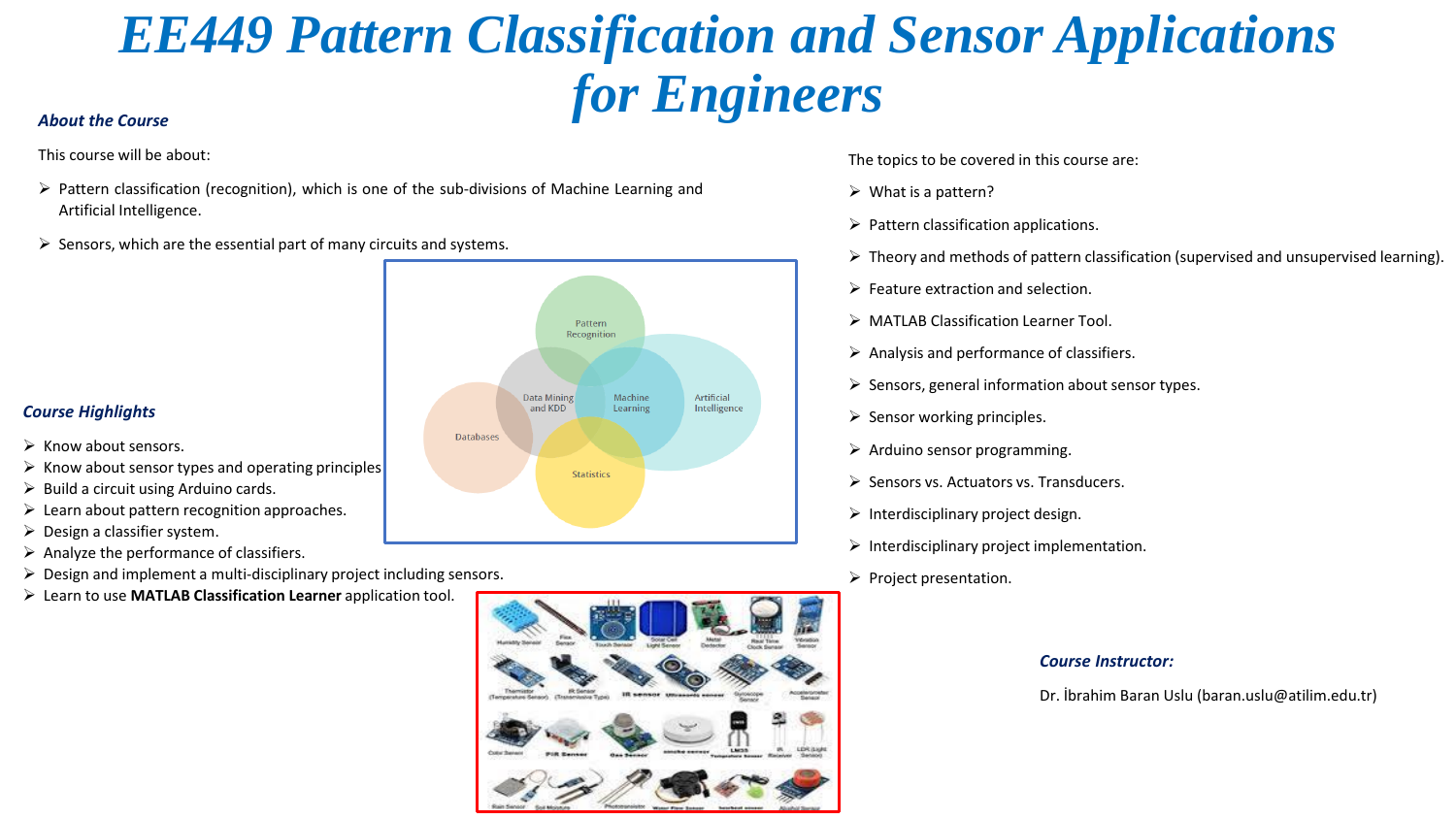# **ENE430 Energy Systems in Buildings**

# About the course

The objective of the course is to give broad engineering treatment of power generation and loss in buildings. In this context heating, ventilation and<br>air conditioning in buildings, the calculation of heat loss and insulat covered in lectures

Main topics will be:

- **Building Structures**
- Air conditioning for comfort in buildings
- Heat loss on outer surfaces of buildings
- Insulation
- Heating ventilation and air conditioning systems
- Illumination in buildings
- Infrastructure services management in buildings
- Central heating in buildings
- National and international standards and regulations on energy efficiency in buildings



The oldest house B.C 5481(Dobric Bulgaria)



\*An example of a modern house. Palau de les Arts Reina Sofía (Valencia, Spain)



# **Course Highlights**

- $\triangleright$  Understand the importance of the building structure and the building structure on energy efficiency
- Learning source of the heat loss in buildings and ↘ insulation
- To analyse of water, fuel and electricity consumption in buildings
- To be informed about national and international standards on energy efficiency in buildings

# **Course Instructor**

Assist Prof Dr Cihan TURHAN (cihan.turhan@atilim.edu.tr)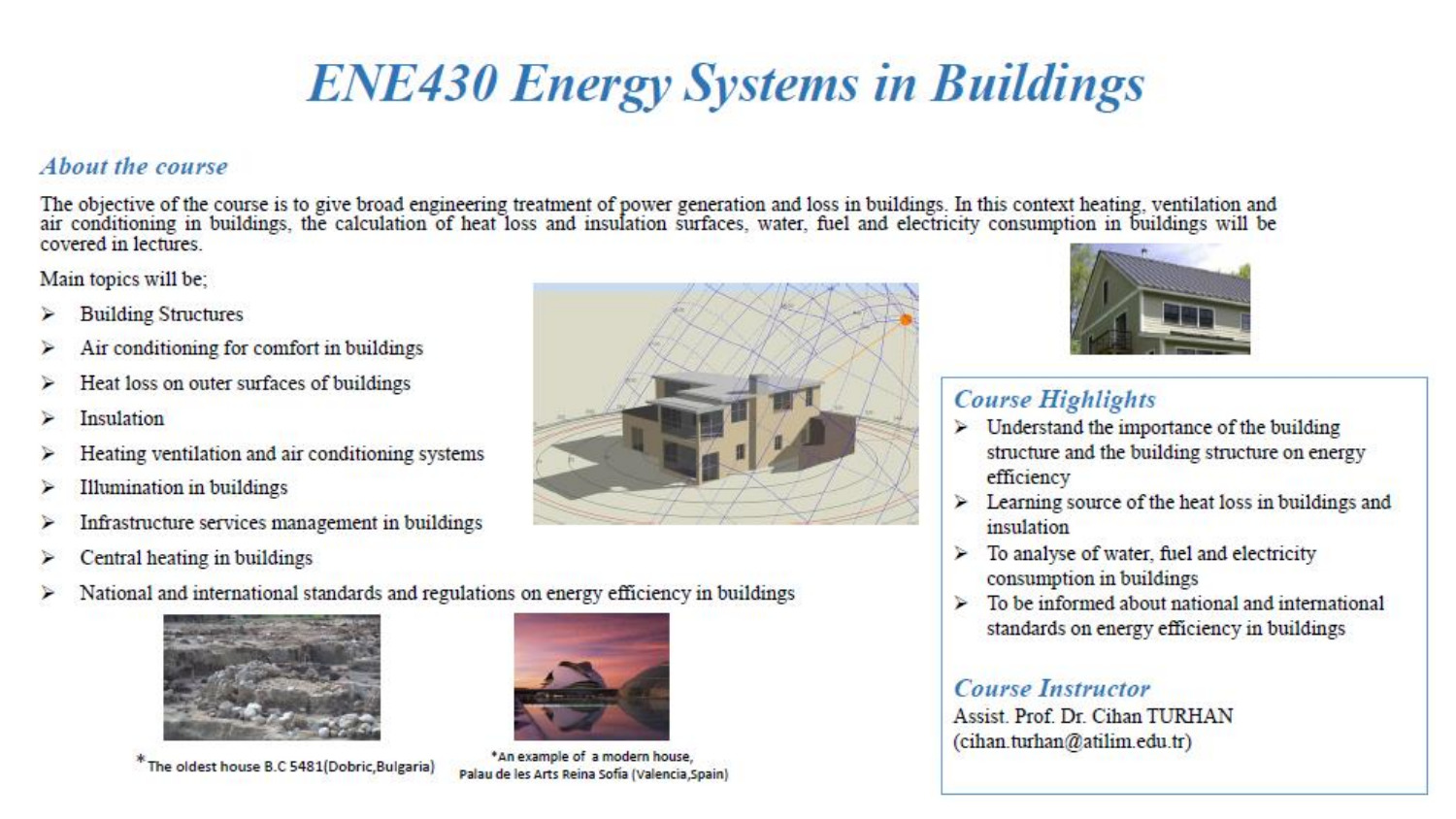# *MATE458 Materials for Catalysis and Fuel Cells*

### *About the course*

This course combines reaction engineering concepts with practical materials engineering, catalysis, and fuel cell knowledge. Kinetics and mechanisms of catalytic reactions, activity, and selectivity concepts will be summarized for students coming from different backgrounds. Deactivation of catalysts, synthesis, and characterization methods for catalytic materials will also be covered in the scope of this course. The relationship between the catalyst structure and the activity will be highlighted. A special emphasis will be given on material properties of the catalysts, their relationship with catalytic activity, and how to examine the material properties by using different characterization techniques. Electro-catalysis, photo-catalysis, fuel cells, and materials used for these applications will also be covered. Materials used in chemical reactors and material selection and development strategies will also be discussed. Types of fuel cells, their operation modes and principles, properties of fuel cell components and materials used for different fuel cell components will also be covered. Especially, solid oxide fuel cells and materials used in their applications will be emphasized. The course has an interdisciplinary approach introducing students to new technologies in relation to real life industrial applications. Interdisciplinary projects will also be conducted with multidisciplinary teams composed of students from different departments. Each group will prepare a report for a given project and make a presentation at the end of the semester.

### *Course Content*

- $\triangleright$  Fundamentals of catalysis and catalytic reactors
- $\triangleright$  Catalyst synthesis methods
- ➢ Properties of catalytic materials and basics characterization methods
- $\triangleright$  Catalyst structure activity relationship
- $\triangleright$  Fundamentals of electro-catalysis and photo-catalysis
- $\triangleright$  Different types of fuel cells, and materials used for these applications
- $\triangleright$  Existing technology applications; future trends and emerging technologies
- $\triangleright$  Term projects in multidisciplinary teams

This course is designed for students from different backgrounds and no prior knowledge on the course content is required. For more information, please visit the course Moodle page and join the first class.

### *Multidisciplinary term project topic examples*

- $\triangleright$  Solid oxide fuel cells for homes
- $\triangleright$  PEM fuel cells for automobiles
- ➢ Photocatalytic wastewater treatment
- ➢ Photocatalytic hydrogen generation reactors
- $\triangleright$  Electrocatalytic carbon dioxide reduction
- $\triangleright$  Steam reforming reactors for hydrogen production
- ➢ Batteries for Electric Cars
- $\triangleright$  Microbial fuel cells

## *Open for departments*

- ➢ Metallurgical and Materials Engineering
- $\triangleright$  Chemical Engineering
- ➢ Energy Systems Engineering
- $\triangleright$  Mechanical Engineering
- ➢ Automotive Engineering
- ➢ Manufacturing Engineering



### *Instructor:*

Dr. Doruk Doğu Office: C-113 e-mail: doruk.dogu@atilim.edu.tr